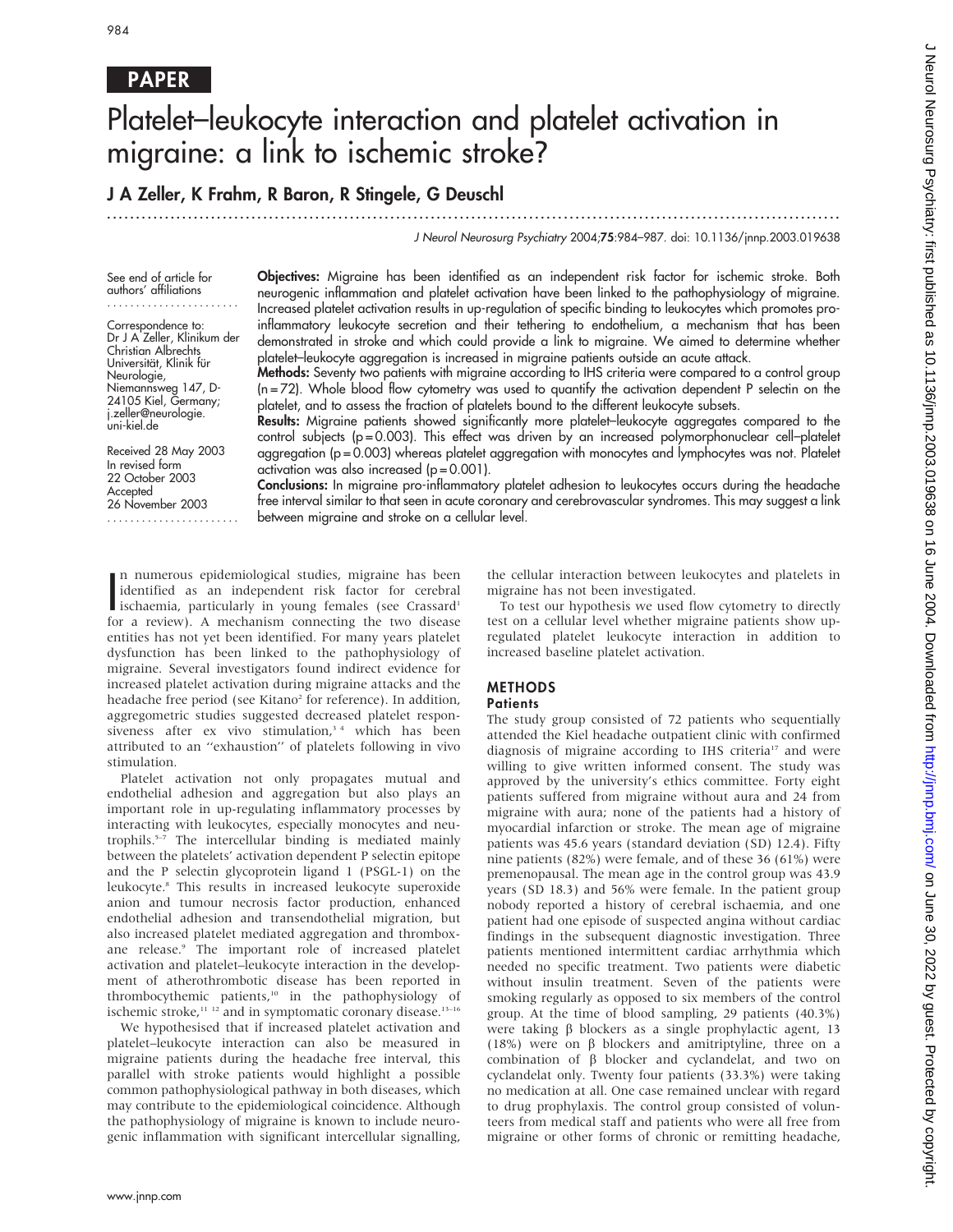history of cardiac or cerebrovascular disease, diabetes, and acute infection. Both patients and controls had been free from acetylsalicylic acid or other non steroidal antiflammatory drugs for at least 2 weeks, and nobody in the control group was taking tricyclic antidepressants.

## Methods

Venous blood was drawn from an antecubital vein between 10 a.m. and 1 p.m., anticoagulated with 3.8% sodium citrate and processed after 10 min of resting time without further manipulation. Blood samples were kept at body temperature at all times. For the flow cytometric assays, we used direct fluorescent markers (all commercially available; Coulter Immunotech, Krefeld, Germany). Whole blood was diluted 1:10 with warmed HEPES buffer and two aliquots of 50  $\mu$ l were incubated with CD 61-PE (an activation independent subunit of the GP IIb/IIIa complex) to immunologically identify all platelets. Simultaneously, in a one step procedure, the sample for measuring platelet activation was stained with anti CD 62-P. The other sample was double stained with the panleukocytic marker CD 45 to identify leukocytes. After incubation for 5 min, the process was stopped using cold buffer, immediately followed by flow cytometry.

Platelets were identified by their size and granulation properties using forward/sideward scatter and staining with the panthrombocytic marker CD 61-PE. By double gating of CD 45 positivity, forward and sideward scatter properties we discriminated between leukocyte subsets. Then the double fluorescent particles positive for both the leukocytic CD 45 and platelet CD 61 epitope were counted as platelet– leukocyte aggregates and platelet–leukocyte subset aggregates, respectively. Since red cells are not specifically stained and unspecific fluorescence is far below detection threshold, it is not necessary in this assay to perform red cell lysis, thus avoiding further artefacts. Measurements were performed with an Epics XL cytometer (Coulter Immunotech, Krefeld, Germany). This assay is an established procedure in various academic institutions in our country and has been in routine use in our laboratory for the 3 years prior to this investigation.

### Statistical analysis

All values are expressed as means (SD). The Mann–Whitney U test was used to compare groups, and  $p<0.05$  was considered significant in two tailed tests.

## RESULTS

A total of 72 migraine patients (59 women and 13 men) were included in this study. Two thirds of the patients suffered from migraine without aura and one third from migraine with aura, a ratio commonly seen in the distribution of migraine subtypes in specialised clinics. Within the patient group there were no significant differences regarding age or sex distribution. Since we deliberately examined migraine patients outside an acute attack, none of the subjects had experienced headaches in the 24 h prior to blood sampling. Nineteen of the 72 patients (26%) reported a migraine attack 1–3 days prior to the investigation, and 17 had used an oral or subcutaneous triptane. Recent migraine attack and triptane intake did not differ statistically between both migraine groups. In the control group (as in control groups in previous studies), there was no gender difference regarding platelet–leukocyte adhesion or platelet activation. Thus we regarded the gender mismatch between controls and migraine patients as insignificant.

## Platelet–leukocyte aggregation

Migraine patients showed a significantly increased number of platelet–leukocyte aggregates (5.70% v 3.89% in controls,  $p = 0.003$ ). This was due to the increased proportion of platelets aggregating with polymorphonuclear cells (7.26% v 4.98%,  $p = 0.002$ ; table 1). Aggregation of platelets with monocytes and lymphocytes was, although raised, not significantly increased in this sample size. Analysis of age dependency (two groups above and below the 50th percentile) and of the influence of prophylactic medication (47 with, 24 without) revealed no statistical difference.

## Platelet activation

During the headache free interval investigated here, migraine patients expressed more of the activation dependent platelet epitope P selectin compared to the control subjects (1.41 (0.22) arbitrary units,  $p = 0.001$ ; table 1). This was mainly influenced by the highly significant  $(1.42 \ (0.21), \ p<0.001)$ difference in patients suffering from migraine without aura; in those affected by migraine with aura the difference failed to reach significance in our sample  $(1.39 (0.23), p = 0.082)$ . As seen with aggregation, values were not age or drug dependent.

## **DISCUSSION**

This study represents the first investigation of intercellular communication between platelets and leukocytes in migraine patients. The hypothesised significant increase in intercellular platelet–leukocyte interaction does exist in migraine patients similar to that seen in many patients with acute or early post-acute cerebral ischaemia. In addition, those without aura have a higher baseline of platelet activation compared to controls.

Platelet activation has been investigated before by measuring plasma levels of the platelet secretion products or urinary platelet metabolites.2 18–20 Using a photometric technique, whole blood flow cytometry, the externalisation of activation dependent platelet epitopes can be quantified on a cell to cell level in an automated procedure. In this way, dilution effects in the whole body plasma compartment and possible artefacts by metabolic processes can be avoided. We use P selectin antibodies which quantify the surface expression of the CD 62P epitope (P selectin) on the platelet. This alpha granule protein is externalised on to the platelet surface during platelet activation. The epitope has been shown to be a reliable activation marker in cardiac and neurovascular patients.<sup>11 16 21</sup> Also, direct detection of both leukocyte and platelet specific cell properties allows immediate ex vivo identification of aggregates without further artefact prone immunostaining and microscopy.

Cytometric measurement of activation dependent platelet epitopes aims directly at the platelets' cellular surface with very little ex vivo manipulation, and is less prone to artefacts.

|                                                | Controls,<br>$n = 72$ (SD) | All migraine,<br>$n = 72$ (SD) | p Value v controls,<br>$n = 48$ (SD) |
|------------------------------------------------|----------------------------|--------------------------------|--------------------------------------|
|                                                |                            |                                |                                      |
| Leukocyte-platelet<br>aggregation              | 3.89(2.19)                 | 5.70(4.61)                     | 0.003                                |
| Polymorph-platelet<br>aggregation              | 4.98 (3.10)                | 7.26 (6.83)                    | 0.003                                |
| Monocyte-platelet<br>aggregation               | 5.57(4.21)                 | 6.55(5.45)                     | 0.201                                |
| Lymphocyte-platelet 0.58 (0.67)<br>aggregation |                            | 0.77(0.76)                     | 0.075                                |
| Mean platelet<br>activation                    | 1.29(0.18)                 | 1.41(0.22)                     | 0.001                                |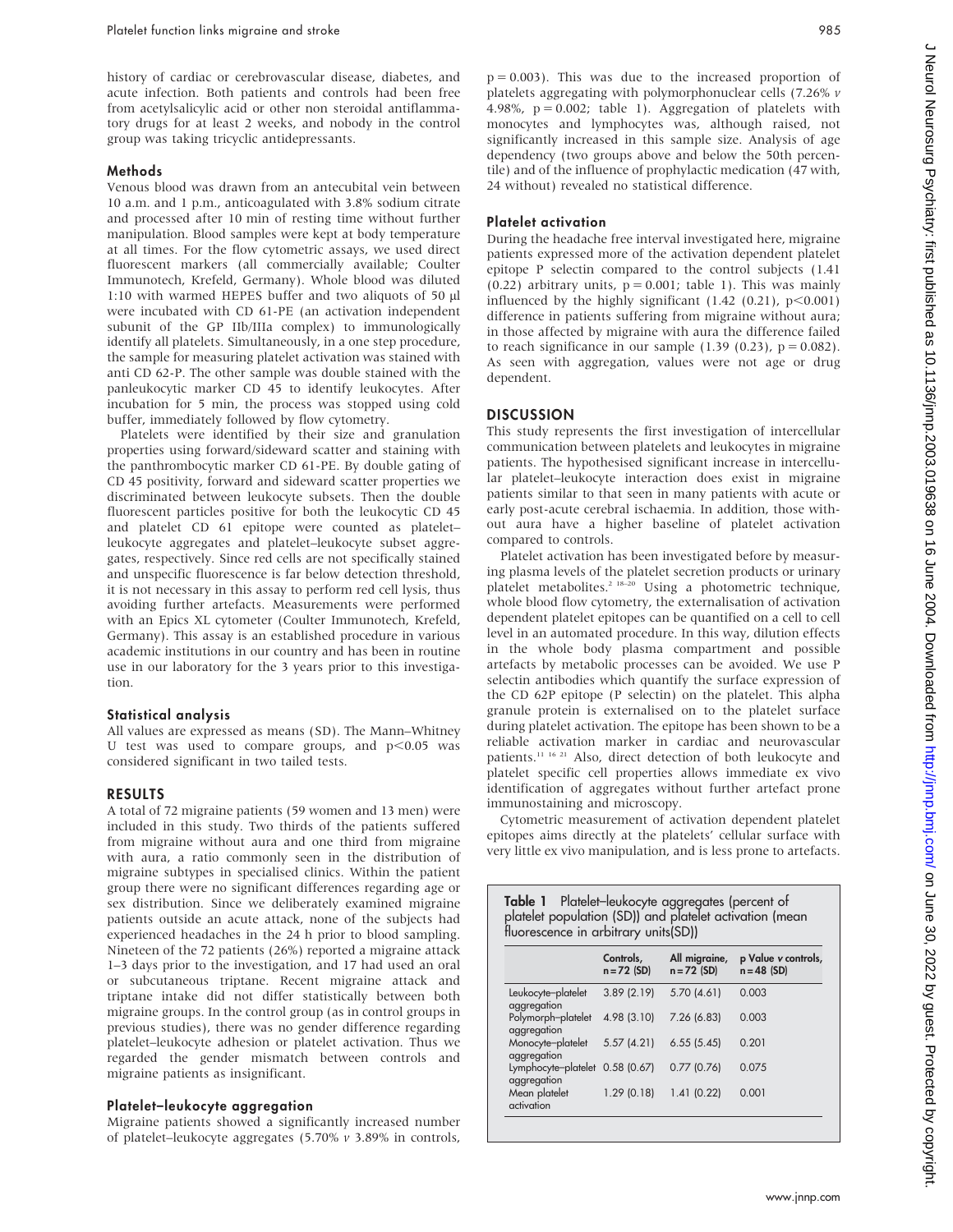The observation of augmented platelet activation in migraine patients confirms previous reports that used indirect methods. We suggest that enhanced platelet activation in migraine patients is a marker of the inflammatory process in the trigeminovascular system and cellular interaction rather than a precipitating factor in migraine pathogenesis.

As regards isolated lymphocyte properties, altered white cell function in migraine has been reported: both a significant rise in CD3+ (T lymphocyte) CD16+56+ (natural killer lymphocytes) classified lymphocytes in migraine without aura patients outside an attack were seen<sup>22</sup> as well as raised B lymphocyte counts and decreased CD8 (T suppresser) positive lymphocytes in migraine patients when compared to controls.<sup>23</sup> Empl et  $al^{24}$  described an increased CD4 (T helper) count in patients with migraine with or without aura compared to controls. In addition they found significantly higher proportions of integrin high expressing T helper cells in subjects with migraine without aura compared to migraine with aura.

Using this method, our results do not support lymphocytic reaction with memory cells, which represents a longer standing process of inflammation indicative of immunological activation in migraine patients, but acute phase leukocyte subsets (as seen by the increased neutrophil fraction attached to platelets). This suggests that even during the quiescent phase increased inflammatory signalling occurs. This may involve kinins like interferons and tumour necrosis factor and soluble adhesion molecules<sup>25</sup> which lead in a partly selfpropagating process to direct intercellular interaction among different subsets of leukocytes and between leukocytes and platelets.

Increased platelet–leukocyte adhesion has also been described in patients at risk of reocclusion after coronary stenting<sup>13</sup> and in patients with unstable angina<sup>14</sup>; this could be reduced by blockage of the activation dependent platelet GP IIb/IIIa receptor.<sup>15</sup>

This observation of increased intercellular communication in both cardiovascular disease and migraine may provide a direct link to ischemic stroke for which migraine has been proven to be an independent risk factor, particularly in premenopausal women.<sup>26–32</sup> In a recent review of migraine, haemostasis, and ischemic stroke in young women, $<sup>1</sup>$  the</sup> authors found it impossible to conclude from previous trials how migraine and cerebral ischaemia are connected because of contradicting results and conflicting techniques. Likewise, studies on the incidence of antiphospholipid antibodies or prothrombotic genetic risk factors (mainly factor V Leiden and prothrombin mutation) in migraine patients were not promising, particularly since the latter are known to mainly affect venous system thrombosis, hence not a platelet initiated mechanism. However, it seems reasonable to study risk factors for increased platelet aggregability in the light of previous reports of patients with essential thrombocythaemia and migraine whose symptoms were reduced by antiplatelet therapy.33 Additional data suggest a preventive effect of aspirin alone or in combination with dipyridamole on migraine recurrence.<sup>35-37</sup>

We strongly support this approach: patients with acute ischemic stroke of large vessel but not of cardiac origin show  $increased$  platelet activation $11$  and, particularly following infections, increased leukocyte–platelet aggregates.<sup>12</sup> The role of this intercellular communication is still subject to research: possible explanations include a causative model where infection via platelet and leukocyte activation triggers thrombus formation as well as post-thrombotic processes where platelet stimulated leukocyte activation adds to excitotoxic substance release. Increased platelet activation in essential thrombocythaemia leading to stroke has also been reported.<sup>38</sup> These coincidences of altered platelet

function in migraine patients, as reported here, and those suffering from stroke, myocardial infarction, and thrombocythaemia are promising links that should be further pursued. Although primary platelet dysfunction as an initiator for migraine is unlikely, the increased activation and leukocyte, namely neutrophil, aggregation constitute a prothrombotic risk that eventually may lead to ischemic stroke. It must also be considered that inflammation and infection itself have been proven to be independent risk factors of ischemic stroke.<sup>39-41</sup>

In migraine pro-inflammatory platelet adhesion to leukocytes occurs during the headache free interval similar to that seen in acute coronary and cerebrovascular syndromes. This may suggest a link between migraine and stroke on a cellular level. Studies with correlation of this haemostasiological parameter to other indicators of altered coagulation biochemistry in migraine patients and comparisons between migraine patients with and without stroke, and subgroup analysis of data from stroke prevention trials on the efficacy of antiplatelet therapy in migraine patients will aid the understanding of underlying mechanisms and the deduction of possible prophylactic concepts.

#### Authors' affiliations .....................

J A Zeller, K Frahm, R Baron, R Stingele, G Deuschl, Department of Neurology, Christian Albrechts University Kiel, Kiel, Germany

Competing interests: none declared

## REFERENCES

- Crassard I, Conard J, Bousser MG. Migraine and haemostasis. Cephalalgia 2001;21:630–6.
- 2 Kitano A, Shimomura T, Takeshima T, et al. Increased 11dehydrothromboxane B2 in migraine: platelet hyperfunction in patients with<br>1994;**34**:515–8.<br>3 Tozzi-Ciancarelli MG, De Matteis G, Di Massimo C, *et al.* Oxidative stress and
- 
- platelet responsiveness in migraine. Cephalalgia 1997;17:580–4.<br>4 **Joseph R**, Welch KM, D'Andrea G. Serotonergic hypofunction in migraine: a<br>synthesis of evidence based on platelet dense body dysfunction. Cephalalgia 1989;9:293–9.
- 5 Nagata K, Tsuji T, Todoroki N, et al. Activated platelets induce superoxide anion release by monocytes and neutrophils through P-selectin (CD62). J Immunol 1993;151:3267–73.
- 6 Weyrich AS, Elstad MR, McEver RP, et al. Activated platelets signal chemokine synthesis by human monocytes. J Clin Invest 1996;97:1525-34.
- 7 Nash GB. Adhesion between neutrophils and platelets: a modulator of
- thrombotic and inflammatory events? Thromb Res 1994;74:S3–11. 8 McEver RP, Cummings RD. Role of PSGL-1 binding to selectins in leukocyte recruitment. J Clin Invest 1997;100:S97–103.
- 9 Faraday N, Scharpf RB, Doddo JM, et al. Leukocytes can enhance plateletmediated aggregation and thromboxane release via interaction of P-selectin glycoprotein ligand 1 with P-selectin. Anesthesiology 2001;94:145–51.
- 10 Falanga A, Marchetti M, Evangelista V, et al. Polymorphonuclear leukocyte activation and hemostasis in patients with essential thrombocythemia and polycythemia vera. Blood 2000;96:4261–6.
- 11 Zeller JA, Tschoepe D, Kessler C. Circulating platelets show increased activation in patients with acute cerebral ischemia. Thromb Haemost 1999;81:373–7.
- 12 Zeller JA, Zunker P, Lenz A, et al. Clinical application of detecting platelet activation markers in cerebrovascular disease. Infus Ther Transfus Med 2000;27:250–5.
- 13 Mickelson JK, Lakkis NM, Villarreal-Levy G, *et al.* Leukocyte activation with<br>platelet adhesion after coronary angioplasty: a mechanism for recurrent<br>disease? J Am Coll Cardiol 1996;**28**:345–53.
- 14 Ott I, Neumann FJ, Gawaz M, et al. Increased neutrophil-platelet adhesion in
- patients with unstable angina. *Circulation* 1996;**94**:1239–46.<br>15 **Neumann FJ**, Zohlnhofer D, Fakhoury L, *et al.* Effect of glycoprotein IIb/IIIa receptor blockade on platelet-leukocyte interaction and surface expression of the leukocyte integrin Mac-1 in acute myocardial infarction. J Am Coll Cardiol 1999;34:1420–6.
- 16 Gawaz M, Neumann FJ, Ott I, et al. Platelet function in acute myocardial infarction treated with direct angioplasty. Circulation 1996;93:229–37.
- 17 Headache Classification Committee of the International Headache Society. Classification and diagnostic criteria for headache disorders, cranial neuralgias and facial pain. Cephalalgia 1988;8:1–96.
- 18 Puig-Parellada P, Planas JM, Gimenez J, et al. Plasma and saliva levels of PGI2 and TXA2 in the headache-tree period of classical migraine patients. The<br>effects of nicardipine. *Headache* 1991;**31**:156–8.
- 19 Takeshima T, Shimomura T, Takahashi K. Platelet activation in muscle contraction headache and migraine. Cephalalgia 1987;7:239–43.